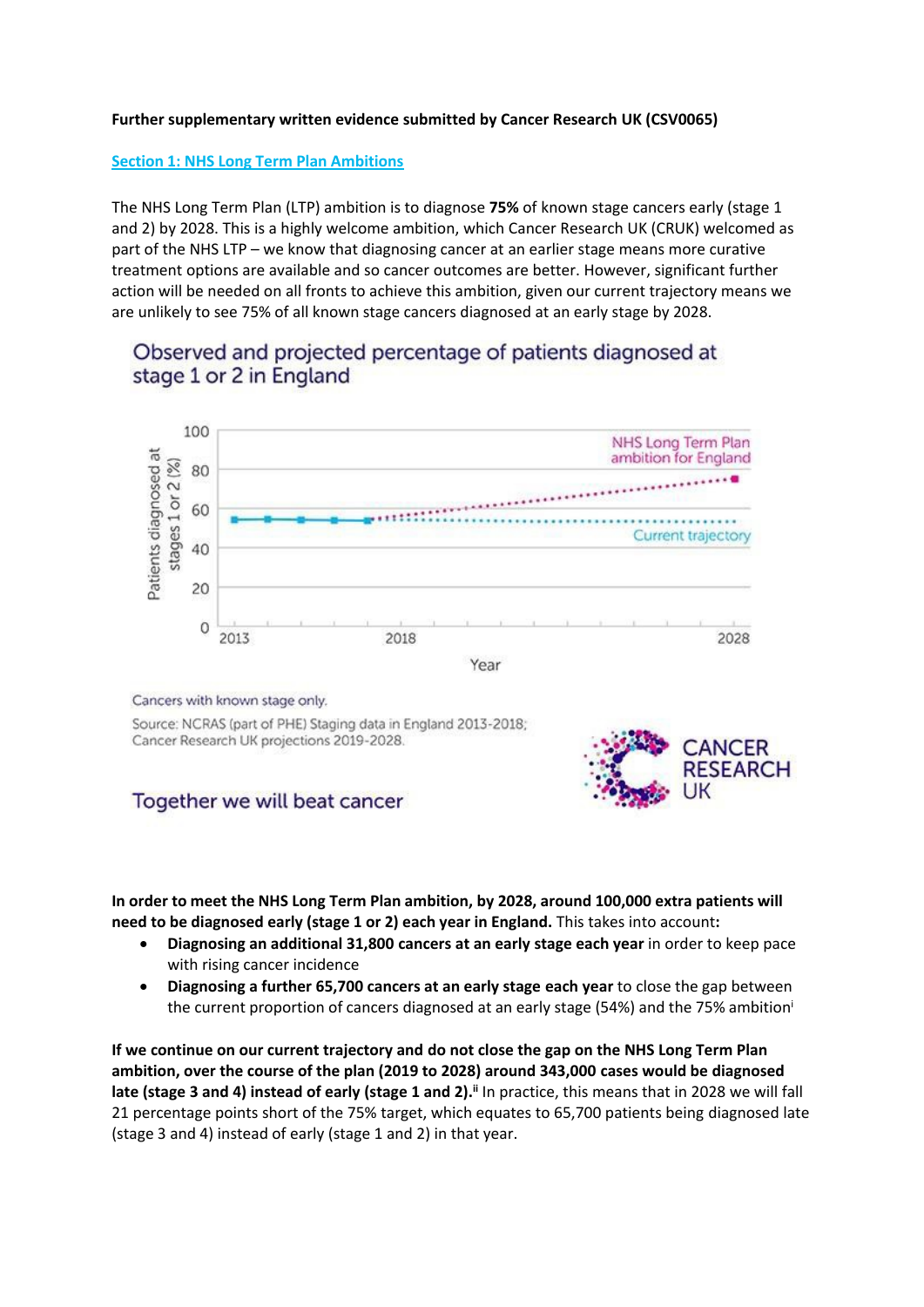Data for 2018 shows that we are at **54%iii** and have been around this level for the previous few years. **Assuming steady improvement between 2019-2028 towards the 75% ambition, an additional 527,000 early diagnoses are required for the target to be met. This takes into account:**

- Diagnosing around 184,000 cancers at an early stage between 2019-2028 in order to keep pace with the growing incidence of cancer. iv
- Diagnosing a further 343,000 cancer at an early stage between 2019-2028 in order to close the gap between the current proportion of cancers diagnosed at an early stage (54%) and the 75% ambition.**v**

It is important to note that these figures are based on the current NHS LTP ambition. However, the Secretary of State for Health and Social Care has also signalled that as part of England's new 10 year cancer plan he hopes we can go further on improving cancer early diagnosis. This would mean going even further than what is set out here to ensure cancer patients receive a vital early diagnosis.

## **Section 2: Variation by Cancer Alliance**

We know that there are inequalities across the cancer pathway through prevention, diagnosis and treatment, contributing to stark and unacceptable differences in cancer incidence and outcomes. Tackling these disparities in cancer outcomes will be hugely important if we are to achieve the national ambitions on cancer, which must be achieved for every cancer patient.

Where someone lives should not affect their chances of an early diagnosis. Within the overall improvements in early diagnosis that need to be achieved as laid out above, there is the potential to reduce the patients diagnosed at late stage simply by removing variation in performance between Cancer Alliances – efforts against which would also contribute significantly to overall efforts to improve early diagnosis.

#### **All Cancers Combined**

In 2018, around 8,100 extra cancer patients could have been diagnosed at stage 1 or 2 if every Cancer Alliance had the same proportion of patients diagnosed early as the Cancer Alliance with the highest proportion of early diagnoses.<sup>vi</sup>

This would increase the proportion of cancer patients diagnosed early in England by around 4 percentage points from 54% to 58%.

#### **Lung Cancer**

The proportion of lung cancer cases diagnosed at stage 1 and 2 ranged from 25% to 35% across Cancer Alliances in 2016-2018. We estimate:

> Around 2,300 extra lung cancer patients each year could be diagnosed at stage 1 or 2 (rather than 3 or 4) if every Cancer Alliance had the same proportion of lung cancer patients diagnosed at stage 1 and 2 as the Cancer Alliance with the highest proportion. vii

 This would increase the proportion of lung cancer patients diagnosed at stage 1 and 2 in England by around 6 percentage points; from 29% currently to 35%.

### **Bowel Cancer**

The proportion of bowel cancer cases diagnosed at stage 1 and 2 ranged from 40% to 47% across Cancer Alliances in 2016-2018. We estimate:

> Around 720 extra bowel cancer patients each year could be diagnosed at stage 1 or 2 (rather than 3 or 4) if every Cancer Alliance had the same proportion of bowel cancer patients diagnosed at stage 1 and 2 as the Cancer Alliance with the highest proportion.<sup>viii</sup>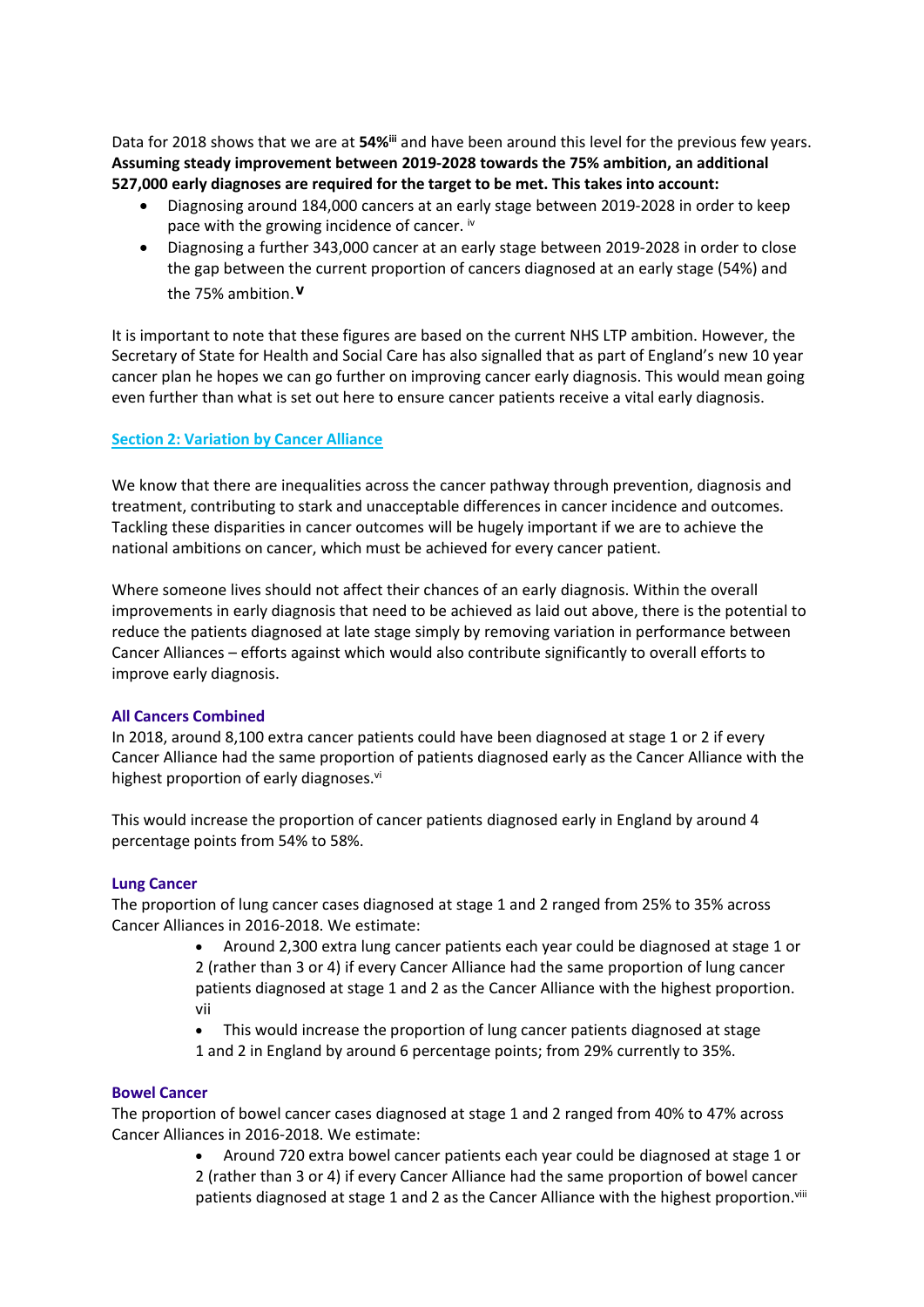This would increase the proportion of bowel cancer patients diagnosed at stage 1 and 2 in England by around 2 percentage points; from 44% currently to 46%.

## **Section 3: The importance of quality data on early diagnosis**

Analyses in this document have been undertaken using 2018 data. [Data](https://digital.nhs.uk/data-and-information/publications/statistical/case-mix-adjusted-percentage-cancers-diagnosed-at-stages-1-and-2-by-ccg-in-england/2019) [for](https://digital.nhs.uk/data-and-information/publications/statistical/case-mix-adjusted-percentage-cancers-diagnosed-at-stages-1-and-2-by-ccg-in-england/2019) [2019](https://digital.nhs.uk/data-and-information/publications/statistical/case-mix-adjusted-percentage-cancers-diagnosed-at-stages-1-and-2-by-ccg-in-england/2019) were released in December 2021, however in this latest dataset we have seen a concerning drop in the percentage of cancers with available staging information.

Staging data completeness increased from 75% in 2013 to 86% in 2015 after which it has remained around the same level. For 2018 registrations, 85% of stageable cancers have staging data. However, for 2019 this dropped substantially to 77%. This drop is particularly concerning, because indications are that this drop in staging completeness is likely to remain for 2020 and 2021 registrations. The impacts of the pandemic on 2020 data and beyond may also further affect completeness.

If we cannot reliably determine what percentage of cancers are diagnosed at an early stage then we will not be able to assess progress against the NHS LTP. It will also be detrimental to efforts to understand differences between cancers diagnosed early vs late. This will have knock on impacts for patients if the underlying reasons for differences cannot not be understood and thereby addressed.

Therefore, alongside efforts to address the systemic barriers to early diagnosis, we also need efforts to ensure we have the best quality data available to assess our progress. We have yet to understand what is impacting staging data completeness which is a question that needs answering urgently understanding whether this is a technical issue, the early impacts of the pandemic or another problem. NHS England and NHS Digital need to take urgent action to understand what has affected staging completeness, and then make efforts to mitigate the impacts of the pandemic and return staging data completeness to 2018 levels or better. Alternative approaches should also be considered to capture stage at diagnosis at the point of treatment decisions to allow for more timely assessment of any changes in stage of disease over time.

ii The current trajectory assumes 54.4% of known stage cases diagnosed early (in stage 1 and 2) each *year. The trajectory required for the 75% ambition would require a 2.06ppt increase year on year. For each year the difference in the percentage points between the ambition trajectory and the current trajectory was calculated, then applied to the projected incidence to calculate the shortfall in terms of patients. The sum of shortfalls between 2019 and 2028 resulted in 343,000 cases. Source: Current stage distribution sourced from PHE 2021 data release (https://[www.cancerdata.nhs.uk/stage\\_at\\_diagnosis\)](http://www.cancerdata.nhs.uk/stage_at_diagnosis)) [a](http://www.cancerdata.nhs.uk/stage_at_diagnosis))nd projected incidence from Smittenaar et al. Cancer Incidence and Mortality Projections in the UK Until 2035. Brit J Cancer 2016.*

*iii Note, in CRUK's original submission to the HSC Select Committee Cancer Inquiry we stated that 55% of cancer patients who with a known stage were diagnosed at stages I and II. However, updated data has since been released in December 2021 so the current figure of 54% represents the most up to date estimate of the proportion of known stage cancers diagnosed early in 2018. This data also*

*<sup>i</sup> Calculations conducted in house by the Cancer Intelligence team, Cancer Research UK. Projected known stage incidence is based on current completeness applied to projected incidence. The total difference is the current number diagnosed early vs 75% of the projected known stage incidence. The progress gap is the current proportion applied to projected known stage incidence, vs 75% of the projected known stage incidence.*